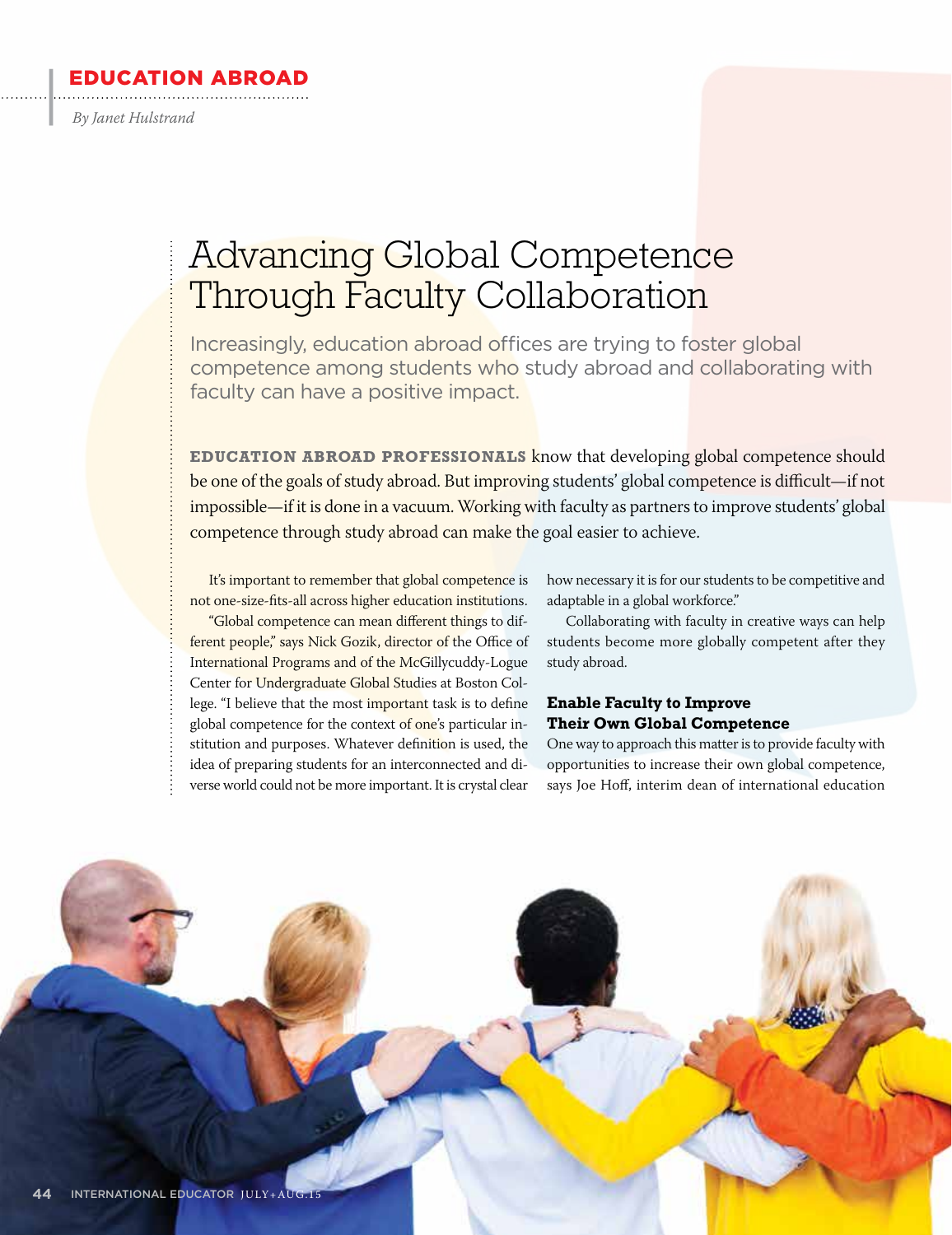at the University of Richmond. "We provide funds for research abroad, and we host faculty workshops where we discuss the needs of international students, and ways to integrate the knowledge gained by students returning from study abroad into the classroom," Hoff says.

Since 1989, the University of Richmond has also offered faculty seminars abroad. "We usually propose the locations, and the faculty have to write proposals to be accepted," Hoff says. "They have to explain how they will use what they learn to internationalize their curriculum, and/or to learn about our partner institutions in the places they'll be going, how they can establish relationships with the faculty there, or do collaborative research—things like that. Also, we want them to learn about how study abroad works. If we have a partner in the country we're going to, we want our faculty to meet with them while they're there, and learn about how the exchange operates." A fringe benefit is facilitation of interdisciplinary communication. "One of our institutional goals is to offer more interdisciplinary courses, through first-year seminars or special topics courses," says Hoff. "And one of the outcomes of these seminars is that faculty who normally probably wouldn't talk to each other do, after having the experience of traveling together."

Providing faculty with training aimed at helping them better understand their own cultural values and biases can also be productive. At the University of Minnesota, the use of assessment tools is an integral part of this process. "We have given many of our faculty-led program leaders the Intercultural Development Inventory (IDI), and we've discussed intercultural frameworks such as the Developmental Model of Intercultural Sensitivity (DMIS) with them," says Christine Anderson, assistant director of curriculum and program development in the University's Learning Abroad Center. "We work with them on their facilitation skills, on how to debrief critical incidents, how to guide students in understanding their own value systems in order to better understand host country locals, and how to develop programs that will enhance students' opportunities for interacting with people in the host country."

In addition to home institution-based programs, there are other resources designed to help faculty develop and improve their intercultural communication skills, as well as learn how to instill and encourage the development of these skills in their students. "The Intercultural Communication Institute in Portland offers a series of summer workshops," says Kris Hemming Lou, director of international education at Willamette University and one of the editors of *Student Learning Abroad: What Our Students Are Learning, What They're Not, and What We Can Do About It*. He adds, "There is also the Workshop on Intercultural Skills Enhancement (WISE) Conference at Wake Forest University." WISE was developed by a steering committee led by Steven Duke, executive director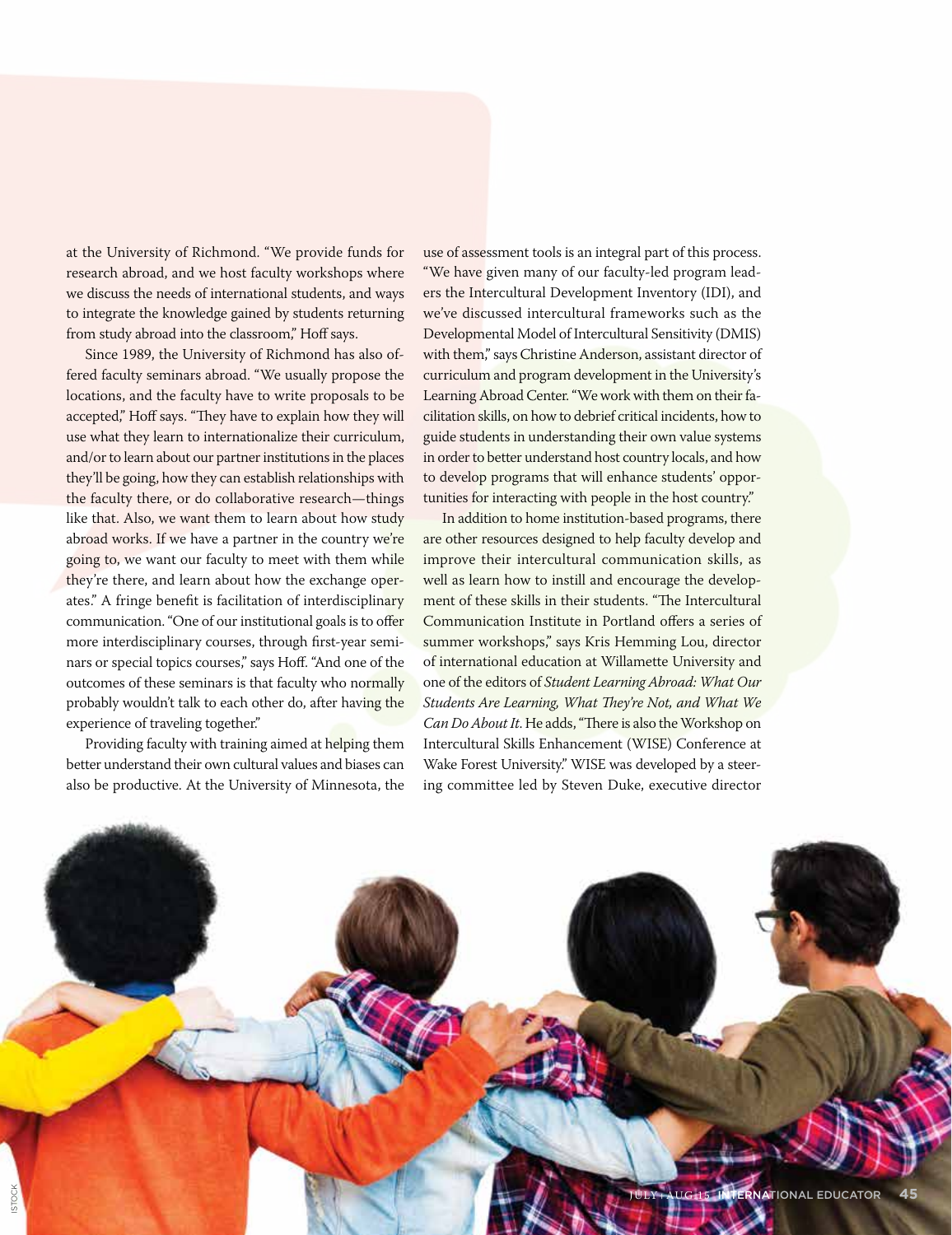of global student/faculty development, research, and risk management at Wake Forest, and author of *Preparing to Study Abroad: Learning to Cross Cultures.* "In 2008 as we began developing cross-cultural engagement courses for our students, a group of faculty came forward and said, 'We'd like something for ourselves.' So we developed a workshop, and three years ago we turned it into a conference," says Duke. According to Duke, the conference is experiencing robust growth.

Each year Winston-Salem State University sends several faculty members to WISE. "They learn how classroom teaching is different from teaching abroad, and how global competence can be integrated into their curriculum," says Joti Sekhan, director of international programs and professor of sociology at Winston-Salem. "Through WISE they obtain a broader perspective on their role as educators." She adds, "As we prepare students to be actively engaged and successful in a global environment, teaching cannot be limited to texts, assignments, and in-class activities. WISE gives faculty the chance to interact with faculty, staff, and administrators from around the country, and to engage with transformative teaching and learning practices."

The Center for Global Programs and Studies at Wake Forest has also worked with its campus Teaching and Learning Center to offer faculty learning communities and discussion groups on study abroad.

"We offered them to the whole campus, and advertised them to faculty going abroad in the next two years, as a way to help them develop greater awareness of the deep learning that can come with guided reflection," says Duke.

The group met four times in the fall and four times in the spring, an hour and a half each time. Discussions were based on readings from Student Learning Abroad and Documenting Learning with eportfolios. "A faculty learning community is an excellent resource for bringing people up to speed on what research has shown, and where best practices are around the country in

"If we have a partner in the country we're going to, we want our faculty to meet with them while they're there, and learn about how the exchange operates."

"The mix of theoretical and practical learning was brilliant, and far exceeded my expectations."

regards to cross-cultural learning," Duke says, and adds, "The faculty really loved it. They reported that it was a very worthwhile experience. And those who had returned from teaching abroad after participating in the discussions said that they'd gotten to know their students a lot better in applying the things they'd learned."

Wake Forest has also funded faculty to participate in CIEE (Council on International Educational Exchange) and the Institute for the International Education of Students (commonly known as IES Abroad, based in Chicago) faculty development seminars. "They do an intensive academic seminar abroad, and then they come back and reflect on what they've learned, but also how they can incorporate what they've learned into their classes," says Duke.

In January 2014 Woodrow Hood, director of film studies at Wake Forest, participated in a CIEE seminar called "The Business of Bollywood," held in Mumbai. "I was hoping to get deeper insight into film production in India," Hood says. "Having never been to India before, or studied Hindi film, I never felt I could incorporate teaching Indian films in my courses. I had no direct cultural experience to draw from, or any real instruction from experts in the area. I hoped the seminar would give me enough expertise that I could start incorporating new material into my classes and introduce a more well-rounded global perspective in my Intro to Film course."

During the seminar, Hood had the opportunity to participate in one-on-one discussions with top Indian filmmakers and attend lectures. He also made a short film. "The mix of theoretical and practical learning was brilliant, and far exceeded my expectations," says Hood. "But it's not just the seminar. Being in Mumbai, experiencing the wealth and poverty and cleanliness and filth, the super-contemporary and almost medieval, gave me a much bigger picture, a glimpse of the story of humanity as it manifests itself in that culture." The seminar exposed Hood to "all sorts of nuances...and that's what I've brought back to my teaching. Not just better understanding of the modes of film production, but a way of seeing Indian film that is richer, deeper, and more meaningful."

Boston College has also been looking for ways to better train faculty for teaching abroad, says Gozik. "We run lunchtime sessions for faculty leading programs abroad. It's almost impossible to find a time when everyone can attend. So we haven't gotten large numbers of people, but the faculty who've come have a strong interest." They've held sessions on health and safety, intercultural competence, marketing, and other topics. The health and safety session is required for all faculty going abroad; the others are optional.

"We've been trying to get a sense of what kinds of needs are out there, and what kind of interest there is among faculty. So we let them talk about some of the concerns they've had, and let other people who have been running programs for a while talk about what they've done," Gozik says.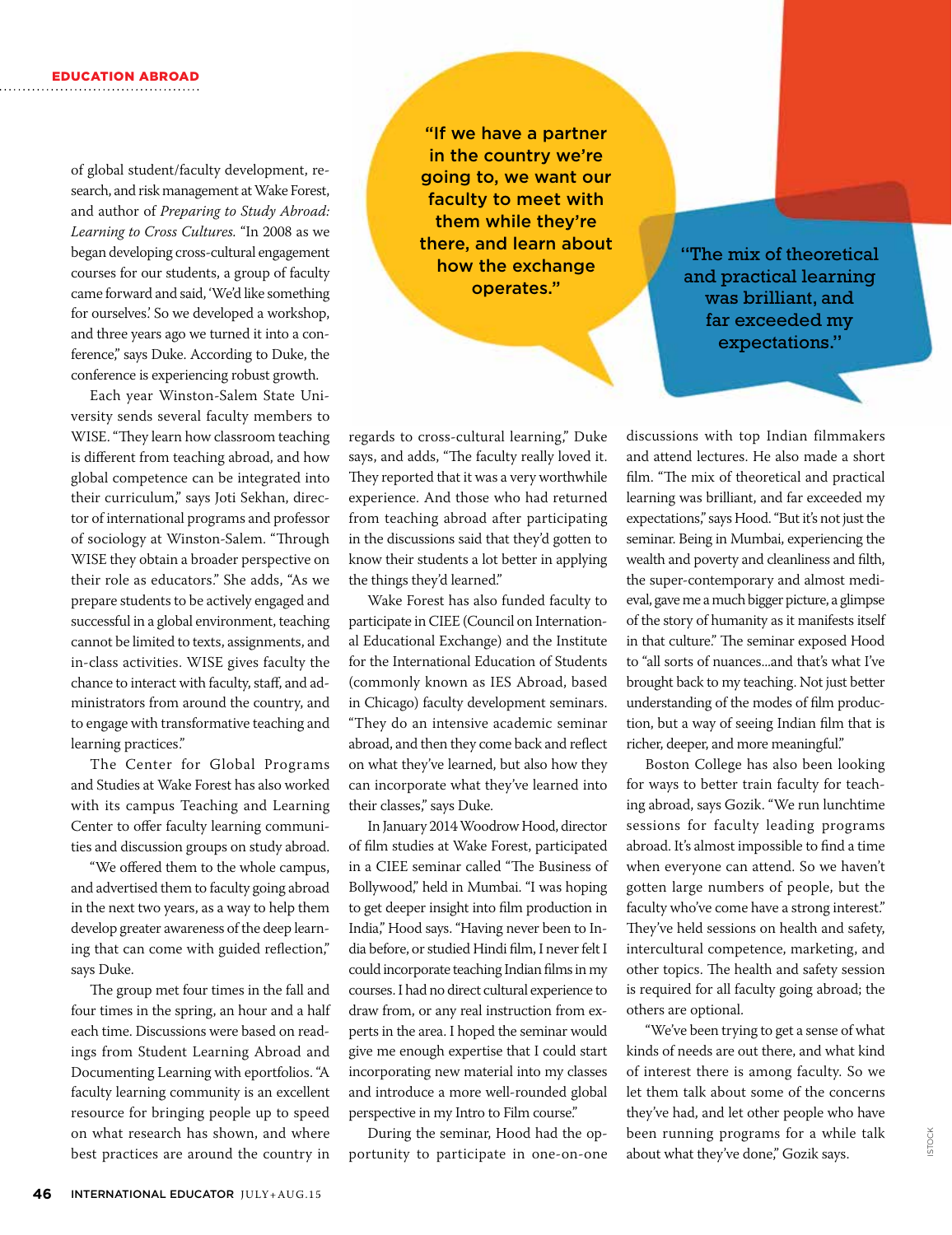"As faculty, many of us have a tendency to focus too narrowly. By prompting us to think more broadly, these sessions have provided us with fresh insights about what might be important from a student's point of view."

"The goal is to help students become fluent in the terminology of their discipline. They're using their language skills to talk about something that most likely they'll have to do in their future careers."

Richard Powers, a senior lecturer in the Business Law Department of Boston Colleges Carroll School of Management, has participated in the sessions and says they are invaluable. "As faculty, many of us have a tendency to focus too narrowly," he says. "By prompting us to think more broadly, these sessions have provided us with fresh insights about what might be important from a student's point of view. We also have the opportunity to learn from each other about what's worked, and what hasn't."

Plans are underway for planning a workshop based on the WISE model, for Boston College faculty as well as those from nearby campuses.

#### **Create Credit-Bearing Courses for Before, During, and After Study Abroad**

Some schools offer credit-bearing classes specifically designed to prepare students for study abroad; support and guide them while abroad; and help them process what they've learned on return. At Willamette, all students going on study abroad for a semester or more are required to take a one-credit course, "Maximizing the Study Abroad Experience."

"Research has shown that studying abroad alone is not enough for students to develop their intercultural skills," says Lou. "We need to combine the experience with facilitated, guided reflection. The course is based on the principle that it's important to intervene in the experiential process to help stimulate and guide reflection." Students going on short-term programs are not required

> **Association of** nal Educator

# **Time and Space for the<br>Dialogue You Want to Have**

#### How does education abroad build the global learner?

The NAFSA STRATEGIC RETREAT for Education Abroad Leaders will inspire and energize you to build global learners through your institution's programs while connecting you with fellow experienced professionals.

- \* Open Space Format
- **\*** Special Guest Speaker
- \* Networking Opportunities
- \* Small Group Discussions
- \* Pre and Post Retreat Materials
- \* Breakfast and Lunch Provided



**NAFSA STRATEGIC RETREAT** 

*for* **Education Abroad Leaders** 

**JULY 16-17, 2015 | WASHINGTON, DC** 

#### Register by July 1 and Save \$100!

**ADVANCE REGISTRATION** \$299 NAFSA member \* \$399 nonmember

**AFTER JULY 1** \$399 NAFSA member \* \$499 nonmember

> **LEARN MORE AND REGISTER AT** www.nafsa.org/srea15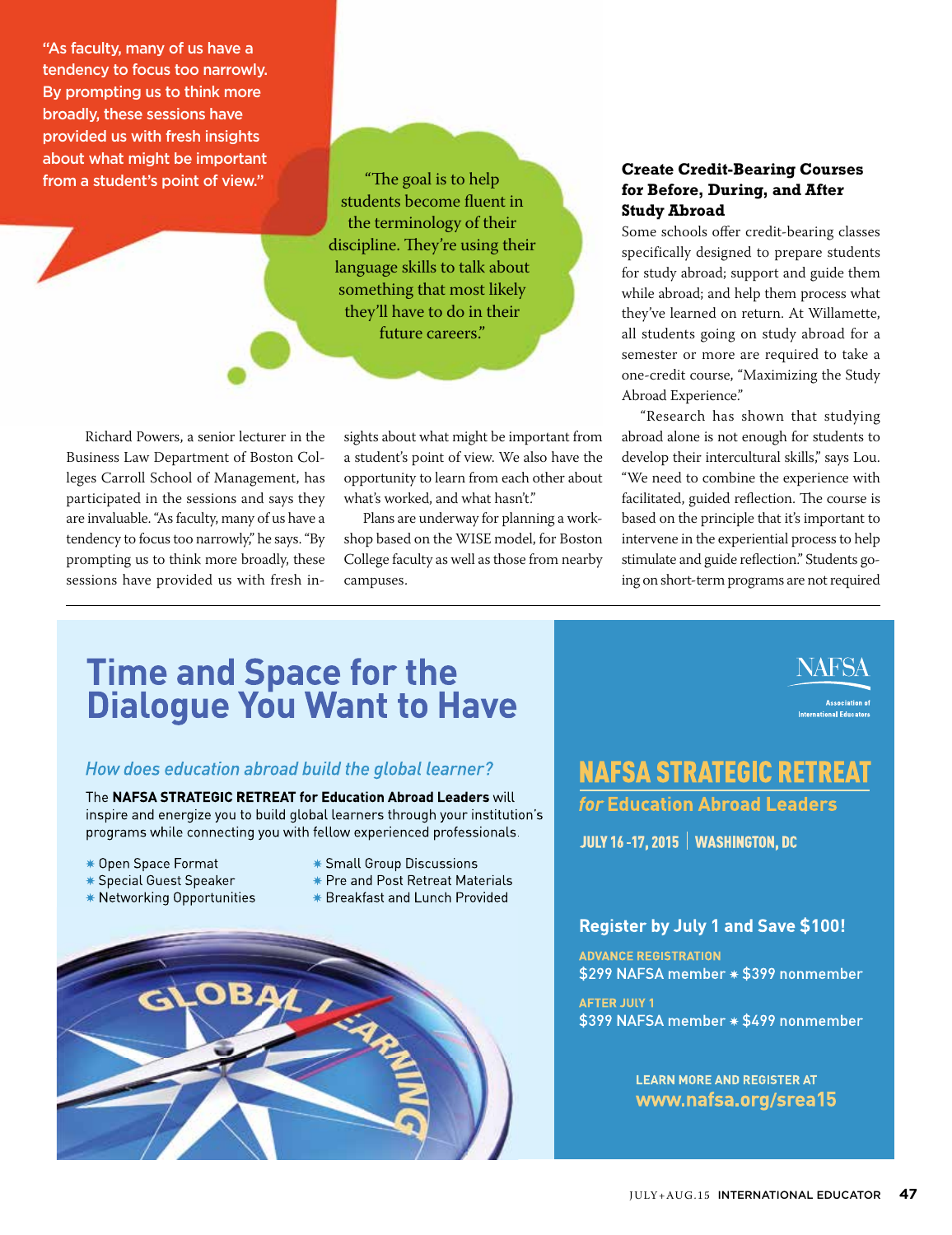to take the course, but they are required to take the preparatory seminar that is a part of it; there is also a four-credit version that students are not required, but are encouraged, to take.

Since 2007 Wake Forest has also offered credit-bearing courses for students to develop their intercultural skills. The courses have been optional to date, but the faculty steering committee has discussed the possibility of making them required. There are three discrete courses: the predeparture course is offered for 7 weeks, 2 hours a week for 50 minutes. Given the limited number of contact hours, says Duke, "The actual amount they can learn about Italy or Spain or China in that amount of time isn't that much in the global scheme of things. But compared with zero..." And at Boston College, an online course Gozik developed with the help of an academic innovation grant will be offered as a pilot for the first time this fall.

#### **Help Faculty Infuse Global Learning into the Campus Curriculum**

Gozik has also worked with faculty on the nitty-gritty of incorporating a more global perspective into the curriculum. He recently led a workshop in Boston College's Lynch School of Education for faculty interested in finding ways to internationalize their courses. "We spent most of the time analyzing syllabi that they brought, discussing what kind of readings were being given, how course assignments were constructed, and how class discussions are handled," he says.

At the University of Richmond, programs such as the Culture and Languages Across the Curriculum program (CLAC) allow students to use their foreign language skills to discuss topics in their discipline. The credits are awarded in the various departments: for example, one popular course is a CLAC biology course offered in Spanish. Others give students the opportunity to discuss accounting practices in Korean or Japanese.

"It's *not* a language class, and we specifically tell the faculty 'No: we're not focusing on grammar here, we're focusing on fluency,'" says Hoff. "The goal is to help students become fluent in the terminology of their discipline. They're using their language skills to talk about something that most likely they'll have to do in their future careers."

When possible, the classes are taught by departmental faculty fluent in the target language; when there is no such faculty available, international students may be hired to help teach the class.

"This is another wonderful aspect, because we're utilizing the skills and expertise of our international students, and further integrating them into the academic community," Hoff says. The benefits for students returning home from study abroad are clear. "It's not geared just for them, but it's especially

## **Live** without regrets. **Learn** without borders.



#### Discover where you'll study abroad at **usac.unr.edu**